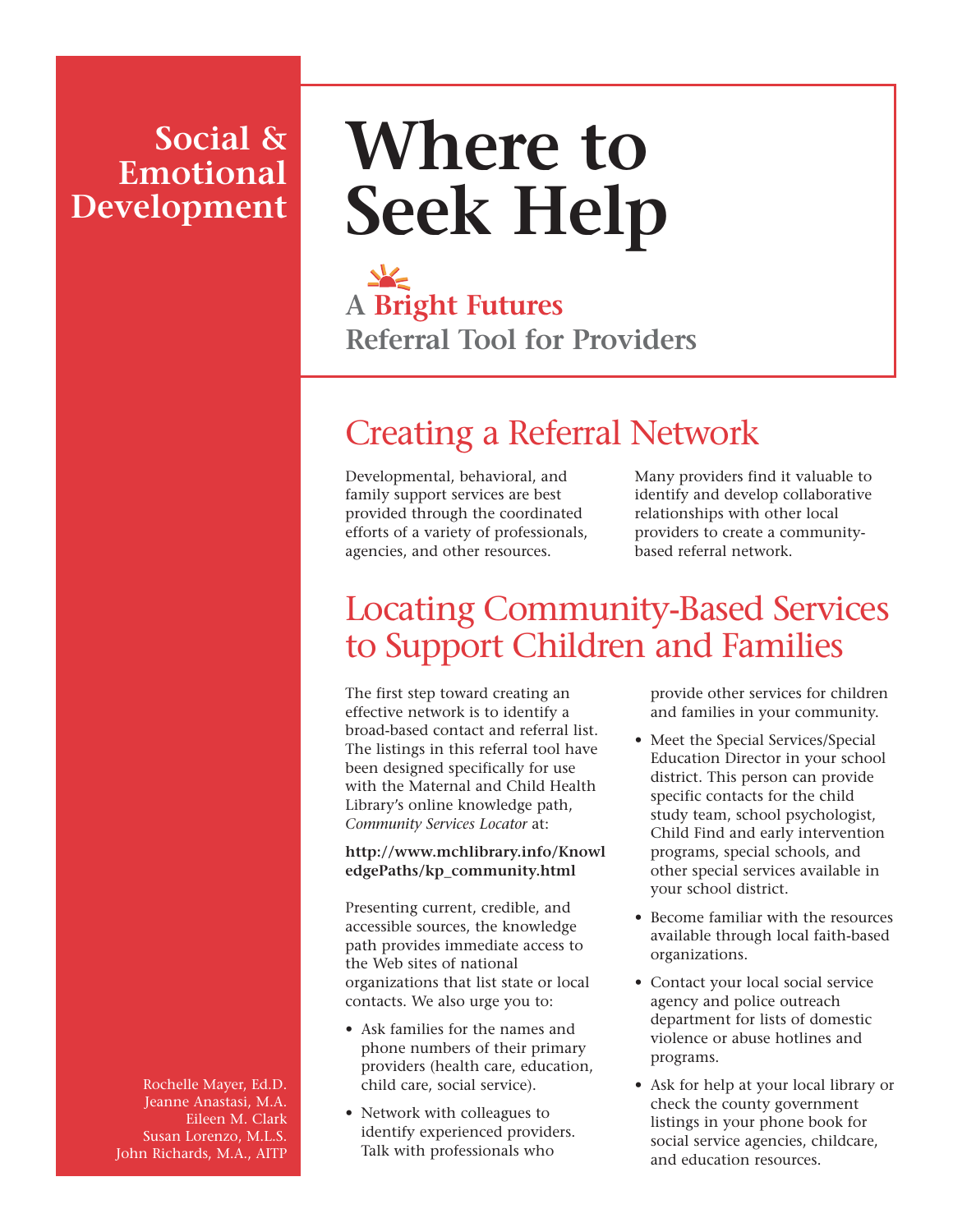### **Where to Seek Help**

## Your Referral and Contact List

Your referral and contact list might include the following:

#### **Education/Special Needs**

Special Services/Special Education Director in your local school district\_\_\_\_\_\_\_\_\_\_\_\_\_\_\_\_\_\_\_\_\_\_\_\_\_\_\_

Early Intervention/Child Find Services

#### **Health and Wellness**

| Primary Health Care                                                                                                                                                                                                                  |  |  |
|--------------------------------------------------------------------------------------------------------------------------------------------------------------------------------------------------------------------------------------|--|--|
|                                                                                                                                                                                                                                      |  |  |
|                                                                                                                                                                                                                                      |  |  |
| Oral Health Care <b>contract the contract of the contract of the contract of the contract of the contract of the contract of the contract of the contract of the contract of the contract of the contract of the contract of the</b> |  |  |
| ,我们也不能在这里的时候,我们也不能在这里的时候,我们也不能在这里的时候,我们也不能会在这里的时候,我们也不能会在这里的时候,我们也不能会在这里的时候,我们也不能                                                                                                                                                    |  |  |
| Genetics Services                                                                                                                                                                                                                    |  |  |
|                                                                                                                                                                                                                                      |  |  |
|                                                                                                                                                                                                                                      |  |  |
|                                                                                                                                                                                                                                      |  |  |
|                                                                                                                                                                                                                                      |  |  |
|                                                                                                                                                                                                                                      |  |  |
|                                                                                                                                                                                                                                      |  |  |
|                                                                                                                                                                                                                                      |  |  |
| Health Insurance entropy and the set of the set of the set of the set of the set of the set of the set of the set of the set of the set of the set of the set of the set of the set of the set of the set of the set of the se       |  |  |
|                                                                                                                                                                                                                                      |  |  |
| Poison Control Centers                                                                                                                                                                                                               |  |  |
|                                                                                                                                                                                                                                      |  |  |
|                                                                                                                                                                                                                                      |  |  |
|                                                                                                                                                                                                                                      |  |  |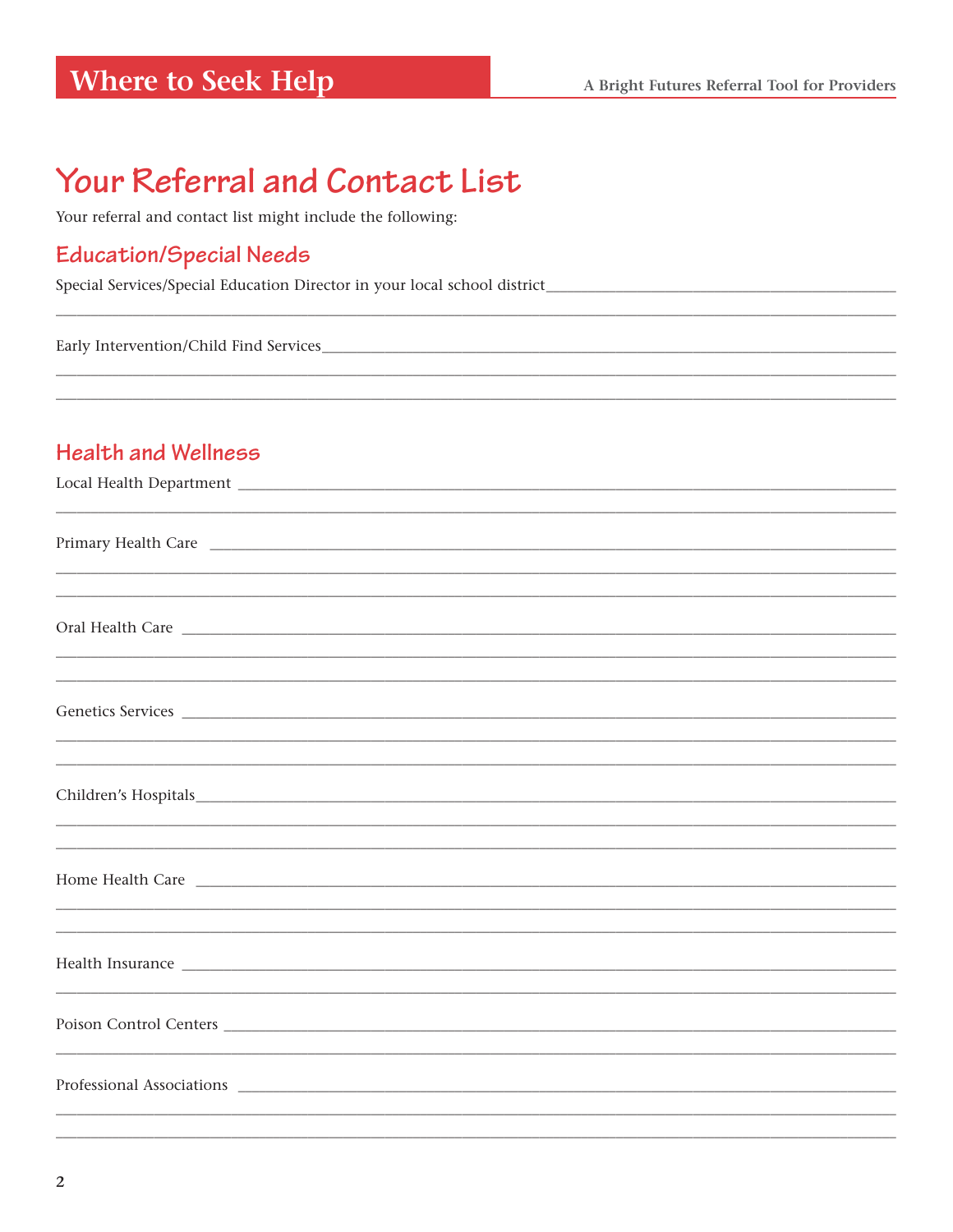#### Mental Health and Well-Being

| <b>Family Support/Parenting</b>                                                                                                                                                                                                                                             |
|-----------------------------------------------------------------------------------------------------------------------------------------------------------------------------------------------------------------------------------------------------------------------------|
|                                                                                                                                                                                                                                                                             |
|                                                                                                                                                                                                                                                                             |
| ,我们也不能在这里的时候,我们也不能在这里的时候,我们也不能在这里的时候,我们也不能会在这里的时候,我们也不能会在这里的时候,我们也不能会在这里的时候,我们也不                                                                                                                                                                                            |
|                                                                                                                                                                                                                                                                             |
|                                                                                                                                                                                                                                                                             |
| ,我们也不会有什么。""我们的人,我们也不会有什么?""我们的人,我们也不会有什么?""我们的人,我们也不会有什么?""我们的人,我们也不会有什么?""我们的人                                                                                                                                                                                            |
|                                                                                                                                                                                                                                                                             |
| ,我们也不会有什么。""我们的人,我们也不会有什么?""我们的人,我们也不会有什么?""我们的人,我们也不会有什么?""我们的人,我们也不会有什么?""我们的人                                                                                                                                                                                            |
| ,一个人的人都是不是一个人的人,我们也不是一个人的人,我们也不是一个人的人,我们也不是一个人的人,我们也不是一个人的人,我们也不是一个人的人,我们也不是一个人的人                                                                                                                                                                                           |
|                                                                                                                                                                                                                                                                             |
|                                                                                                                                                                                                                                                                             |
| ,我们也不能在这里的时候,我们也不能在这里的时候,我们也不能不能不能不能不能不能不能不能不能不能不能不能不能不能不能。""我们的是我们的,我们也不能不能不能不能                                                                                                                                                                                            |
|                                                                                                                                                                                                                                                                             |
| ,我们也不能在这里的时候,我们也不能在这里的时候,我们也不能不能不能不能不能不能不能不能不能不能不能不能不能不能不能。""我们的是我们的,我们也不能不能不能不能                                                                                                                                                                                            |
| ,一个人的人都是一个人的人,我们就是一个人的人,我们就是一个人的人,我们就是一个人的人,我们就是一个人的人,我们就是一个人的人,我们就是一个人的人,我们就是一个人                                                                                                                                                                                           |
|                                                                                                                                                                                                                                                                             |
|                                                                                                                                                                                                                                                                             |
|                                                                                                                                                                                                                                                                             |
| Services for Military Personnel and their Families _____________________________                                                                                                                                                                                            |
|                                                                                                                                                                                                                                                                             |
|                                                                                                                                                                                                                                                                             |
| Respite Care for Caregivers or Families of<br>Individuals with Disabilities or Other Special Needs Learning and Security and Security and Security and Security and Security and Security and Security and Security and Security and Security and Security and Security and |
|                                                                                                                                                                                                                                                                             |